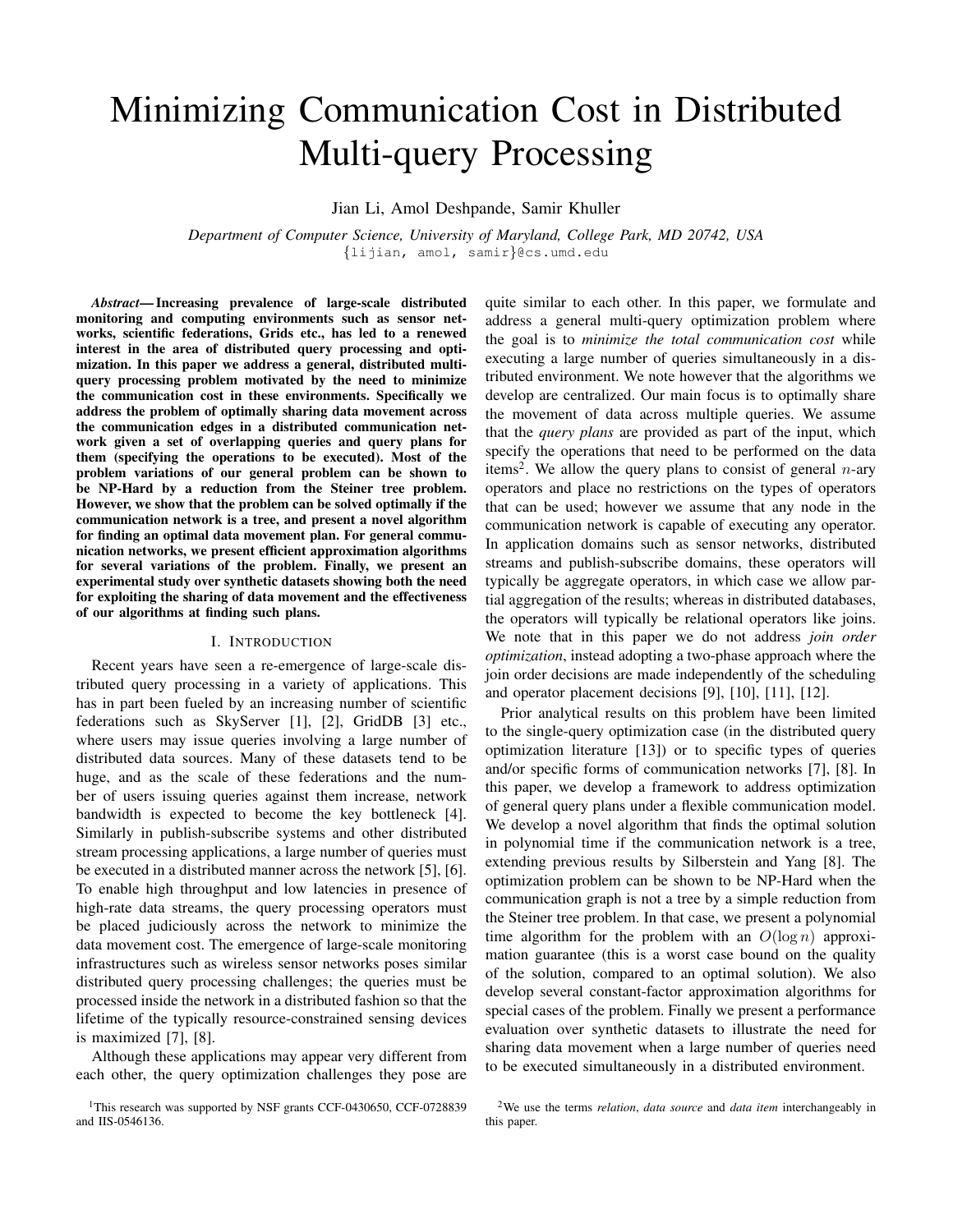#### *A. Outline*

We begin with a brief discussion of related work in Section II. We formulate the multi-query optimization problem and summarize our main algorithmic results in Section III. We then present a polynomial-time algorithm to find the optimal plan that minimizes the total communication cost when the communication graph is restricted to be a tree (Sections IV and V). We then consider arbitrary communication graphs, and present several approximation algorithms for the problem (Section VI). We conclude with a preliminary performance study that illustrates the need to share data movement in distributed multi-query processing (Section VII).

#### II. RELATED WORK

There has been much work on distributed query processing and optimization (see the survey by Kossmann [13]). Most of this work has focused on minimizing the total communication cost for executing a single query by judiciously choosing the join order and possibly adding semi-join operators to the query plan [14], [15], [16], [17], [18], [19]. In contrast to this prior work, we consider *multi*-query optimization which is an inherently harder problem, with few results known even for the centralized case [20], [21]. On the other hand, we don't consider join order optimization in this paper, and assume that a two-phase approach to query optimization is being followed; the two-phase approach, proposed by Hong et al. [9] for parallel query optimization, separates join order optimization from scheduling issues, and is commonly used to mitigate the complexity of query optimization in distributed and parallel settings [10], [22], [11], [12].

Hasan et al. [23] and Chekuri et al. [24] present algorithms for minimizing communication cost in parallel query optimization, again assuming that the query plans are provided as part of the input. Although these algorithms bear superficial similarities to the algorithms we present, the underlying problem they address is fundamentally different from our problem; they assume a uniform communication cost model (the cost of communicating data between any pair of nodes is identical), whereas in distributed systems the underlying communication cost model is non-uniform; this is in fact the chief reason behind the complexity of the problem. Also, this prior work only considered single-query optimization, whereas we focus on multi-query optimization.

Trigoni et al. [7] study the problem of simultaneously optimizing multiple aggregate queries in a sensor network. They use linear algebra techniques to share computation of aggregates, but assume that the communication is along a predetermined tree. Silberstein et al. [8] study a similar problem under the same restriction (called *many-to-many aggregate queries* problem), and propose a solution based on solving a bipartite vertex cover problem for each edge. Similar to our work, Silberstein et al. don't consider sharing computation between queries either (in other words, only the movement of the original data items is shared between queries). *Both those works assume identical-sized data items and assume that the aggregate size is constant as well. In contrast, we*

# *allow arbitrary-sized data items and put no restrictions on the intermediate result sizes either.*

In content delivery networks and publish-subscribe systems, the goal is to transmit the information from a set of sources to a set of sinks as efficiently as possible (see e.g. [25], [26], [27]). Although some of this work has considered the issues in allowing users to subscribe to aggregate functions over the data sources, we are not aware of any work that has considered simultaneous optimization of multiple queries in such a framework. Our results can be directly applied to similar problems in the publish-subscribe domain.

The problems we study in this paper are closely related to several problems that have been extensively studied in the theory literature, specifically, the *Steiner tree* problem [28], [29] and its generalizations like the *Single Sink Rent-or-Buy (SROB)* problem [30] (also called the Connected Facility Location [31]). Both of these problems are NP-hard, and constant-factor approximation algorithms are known for them.

## III. PROBLEM OVERVIEW AND SUMMARY OF RESULTS

We begin with a formal definition of the problem, and present an illustrative example that we use as the running example. We use the terminology from multi-query join processing to describe the problem and the algorithms (in particular, we assume that the operations being performed are *joins*); however the results extend naturally to the case when other operations (e.g., aggregates) are being performed instead. We then briefly summarize our main algorithmic results.

#### *A. Formal Problem Definition*

Let  $\mathcal{X} = \{S_i | i = 1, ..., n\}$  denote a set of relations (data sources) stored in a distributed fashion. Without loss of generality, we assume that each relation is stored at a different node (see below). We use an edge-weighted graph  $\mathcal{G}_C$ over the nodes to represent the communication network; the weight of an edge indicates the communication cost incurred while sending a unit amount of data from one node to another. Whenever a data item of size |S| is shipped across an edge  $e$  of weight  $w(e)$ , the cost incurred is  $|S|w(e)$ . In a wireless sensor network, this may be the energy expended during transmission of the data, whereas in a distributed setting this may capture the network utilization [4].

We are also given a set of queries,  $Q_1, ..., Q_m$ , with the query  $Q_i$  requiring access to a subset of relations denoted by  $Q_i^R \subseteq \{S_1, \ldots, S_n\}$ . For each query, a *query plan* is provided, in the form of a rooted tree, which specifies the operations to be performed on the relations and the order in which to perform them. Finally for each query a destination (called *sink*) is provided where the final result must be shipped.

*Given this input, our goal is to find a data movement plan that minimizes the total communication cost incurred while executing the queries.*

We note that this metric does not capture the (CPU) cost of operator execution at the nodes. In many cases (e.g., in sensor networks or publish-subscribe domains), these operations (typically aggregates) are not very expensive, whereas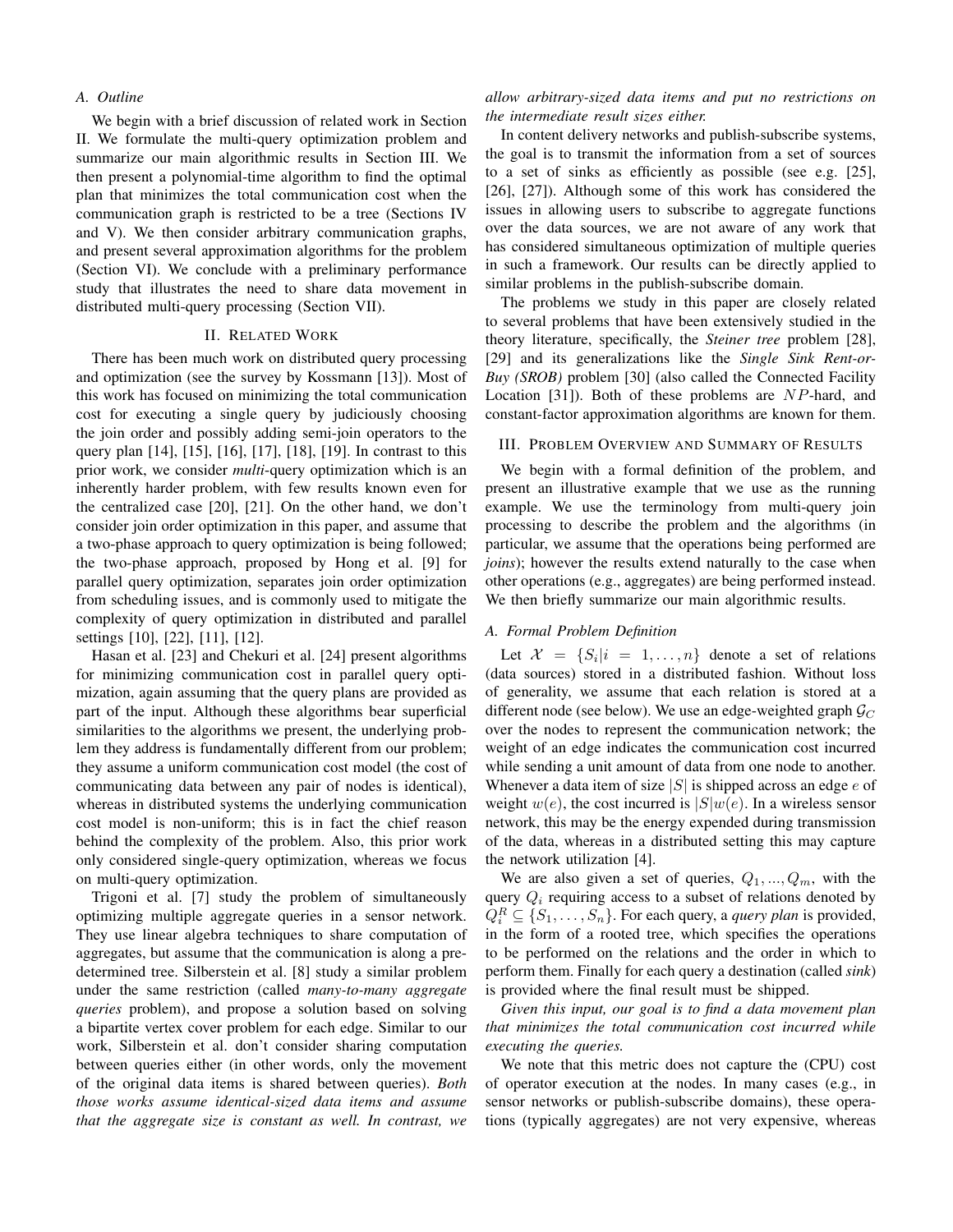

Fig. 1. Running example with 6 data sources,  $S_1, \ldots, S_6$  over a tree communication network, and three queries (along with the query plans and the result destinations); for clarity, we assume unit-weight communication edges ( $w(e) = 1, \forall e$ ) and omit the weights from the figures. The italicized numbers in the parentheses indicate the sizes of the data sources and the intermediate results.

in other cases (in scientific federations or other distributed databases) the operator execution cost can be very high. We plan to address load balancing in future work, and we focus on communication cost minimization in this paper.

The above framework is fairly general. In particular we allow the query tree to contain *n-ary* operators and make no assumptions about the operators themselves (except that we know the result sizes). However the *many-to-many aggregate queries* problem [8] cannot be *directly* mapped onto this framework, but can still be indirectly reduced to our problem. We discuss this further in Section V-B.

If multiple (say  $k$ ) relations are located at the same node, for the purpose of solving the optimization problem, we make  $k-1$  copies of the node, and connect it to the original node using zero-length edges. Each of  $k$  relations is then assigned to a different copy of the node.

Similarly, if there is a relation such that different queries require access to different parts of the relation (because of selection or projection operations), we subdivide the relation into smaller, disjoint pieces such that each query requires full access to a subset of these pieces. In the worst case, however, this could result in an exponential increase in the number of sources, thus rendering the optimization problem intractable. Understanding and addressing these tradeoffs in a systematic manner is an interesting direction for furthur research.

## *B.* NP*-Hardness*

The problem is  $NP$ -hard for arbitrary communication networks by an easy reduction from the Steiner Tree problem in graphs. In an instance of the Steiner Tree problem, we are given an undirected graph  $G = (V, E)$  with non-negative edge weights  $c_e$  and a set of *terminals*,  $T \subset V$ , and we are asked to find the minimum weight tree subgraph of  $G$  that connects all the terminals [28], [29].

To reduce the Steiner tree problem to our problem: let  $\mathcal{G}_C$  = G, and assign a unit-sized relation  $S_i$  to node  $v_i \in V$ . Suppose  $T = \{v_0, \ldots, v_k\}$ . Define a set of  $|T| - 1$  queries:  $Q_i^R =$  $\{S_0, S_i\}$  for all  $i = 1...k$ , with the result size equal to zero for all queries. It is easy to see that there is a Steiner tree on the terminals of cost  $B$  if and only if there is a solution to our

problem with cost  $B$  – this is because an optimal solution to our problem involves sending  $S_0$  to all remaining nodes in  $T$ .

If different nodes can carry the same data item (i.e., data may be replicated), and hence we must also choose which copy of a data item to use for executing the query, then the problem is NP-hard even for tree communication networks (see Appendix for the proof).

## *C. An Illustrative Example*

In Figure 1 we show our running example with six data sources over a tree network, with the data sizes shown in parentheses. We also illustrate a collection of three queries, along with their query plans and the destinations. The three queries have one data source in common,  $S_2$ , whereas the rest of the data sources are different for each query. Hence the key optimization challenge here is to share the movement of  $S_2$ across the network while executing the queries.

Figure 2 shows an optimal data movement plan computed by our algorithm to solve these queries.

- (Query 1) The data movement plan for Query 1 (which is also optimal for it in isolation) involves (1) joining  $S_1$  and  $S_2$  at C, (2) shipping  $S_1 \bowtie S_2$  across the edge  $(C, D)$ , (3) joining it with  $S_4$  at D, and (4) shipping the result back to C.
- (Query 2)  $S_2$  is also shipped across edge  $(C, D)$  all the way to  $F$ , where a join is performed with  $S_6$  for Query 2 at  $F$ , and this result is finally shipped back to  $D$ .
- (Query 3) Finally note that the optimal plan for Query 3 in isolation (without the other queries) would have shipped  $S_5$  all the way to B where we would have performed a join with  $S_2$ . However, since  $S_2$  is shipped from B to F (via D), we can perform a join of  $S_5$  with  $S_2$  at D itself, and then ship the result to B.

## *D. Summary of Results*

We briefly summarize our main algorithmic results, which we elaborate upon in the next two sections.

1) One of our main results is that the optimization problem can be solved optimally in polynomial time when the underlying communication network is a tree. The algorithm involves  $|\mathcal{G}_C|$  (number of edges in  $\mathcal{G}_C$ ) hypergraph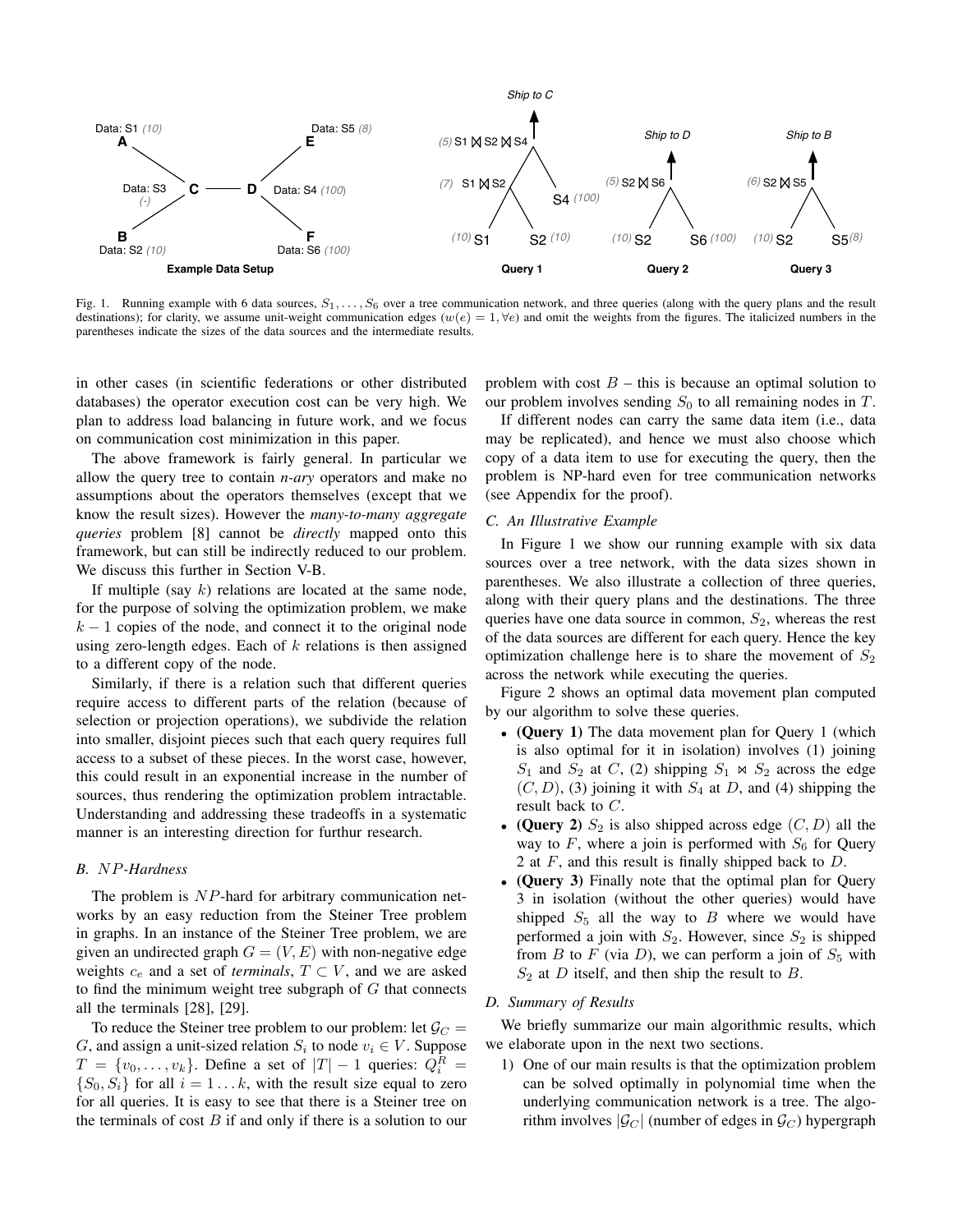

Fig. 2. An optimal Data Movement plan for the above example setup. The figure also indicates where the query operations took place, e.g., the first join for  $Q1$  (denoted  $Q1:1$ ) was done at  $C$  and the second join was done at  $D$ .

cut computations on a graph constructed by "merging" the query trees (Section IV).

- 2) When the underlying communication network is an arbitrary graph, we get an  $O(\log n)$  approximation using the results on embedding arbitrary metrics into trees [32], [33] (Section VI-A).
- 3) For arbitrary communication networks, we develop constant factor approximation algorithms for several interesting special cases where we restrict the structure of the query-overlap graph (Section VI-C).
- 4) We show how to reduce the many-to-many aggregate queries problem to a simpler problem called the *pairs* problem, where each query only contains two sources and all result sizes are 0 (equivalently, the results can be computed anywhere and do not need to be shipped to specific destinations). This reduction holds for arbitrary communication networks, allowing us to apply our algorithms to solve this problem. When  $\mathcal{G}_C$  is a tree, we use this reduction to derive a considerably simpler proof for the algorithm presented in [8] (Section V).

#### IV. CASE WHEN  $\mathcal{G}_C$  is a Tree

In this section, we present a polynomial-time algorithm for minimizing the data movement cost when the communication network  $\mathcal{G}_C$  is a tree. Our algorithm involves solving a series of min-cut problems on appropriately constructed hypergraphs (one for each edge in  $\mathcal{G}_C$ ). We begin with some background on min-cuts for hypergraphs, and then present our algorithm and the correctness proof. We then present a reduction from many-to-many aggregate queries problem to our problem (the reduction does not require that  $\mathcal{G}_C$  be a tree).

#### *A. Background: Hypergraph Min-Cut and Partition Problems*

A hypergraph  $H$  is specified by a vertex set V and a set of hyperedges  $E$ , where each hyperedge in  $E$  is a subset of V (see Figure 3(i)). We are also given two special vertices  $s$ and t. The goal is to partition V into S and T, with  $s \in S$ and  $t \in T$  while minimizing the weight of the hyperedges that include vertices in both S and T (that are *cut*).

This problem generalizes the standard  $s-t$  min-cut problem which is usually solved by a max-flow algorithm. In fact, the



Fig. 3. (i) An example of an edge-weighted hypergraph with one 4-node hyperedge  $(X_2, X_3, X_4, X_5)$ , of weight c, and several two-node hyperedges (drawn as normal edges, e.g.,  $(S, X_2)$ , weights not shown); (ii) Reduction of the s-t cut problem on the hypergraph to an edge capacitated flow problem requires adding two new nodes per hyperedge, A and B for the hyperedge  $(X_2, X_3, X_4, X_5)$  (two-node hyperedges remain unchanged in this construction); solving the max-flow problem on the new graph gives us the min s-t hypergraph cut on the original hypergraph.

hypergraph min cut problem can also be solved by a maxflow computation on a derived graph [34]. For completeness we briefly describe the procedure here. In essence, every hyperedge in the original graph is replaced by a subgraph, containing directed edges, as shown in Figure 3(ii). For every hyperedge, we add two new nodes and a directed edge between them of capacity equal to the weight of the hyperedge. Several high-capacity edges are also added as shown in the figure. Hyperedges containing only two nodes do not need to be changed in the process. Solving the  $s$ -t max-flow problem on this new graph (which contains no hyperedges) gives us a min  $s-t$  cut on the original hypergraph.

We define and utilize a variant of the above problem called the *hypergraph partition* problem, where instead of two special vertices s and t, we are given two sets of vertices,  $L_s \subset V$ and  $L_t \subset V$ ,  $L_s \cap L_t = \emptyset$ , and we are asked to find a partition of V into  $(S, T)$  that separates the vertices in  $L<sub>s</sub>$  from the vertices in  $L_t$  such that  $L_s \subseteq S$ , and  $L_t \subseteq T$ . We denote such an instance by  $(\mathcal{H}, L_s, L_t)$ . It is easy to see that this problem can be reduced to the  $s-t$  min-cut problem by: (1) adding two special nodes  $s$  and  $t$ , and (2) by connecting  $s$  (similarly  $t$ ) to all the nodes in  $L_s$  (similarly  $L_t$ ) by infinite-weight edges.

# *B. Algorithm*

The high level approach behind our algorithm is quite simple. The algorithm follows three main steps:

1) Build a weighted hypergraph,  $\mathcal{H}_D$ , by combining the query trees for all the queries. This hypergraph explicitly captures all the opportunities for sharing the movement of data sources among the queries.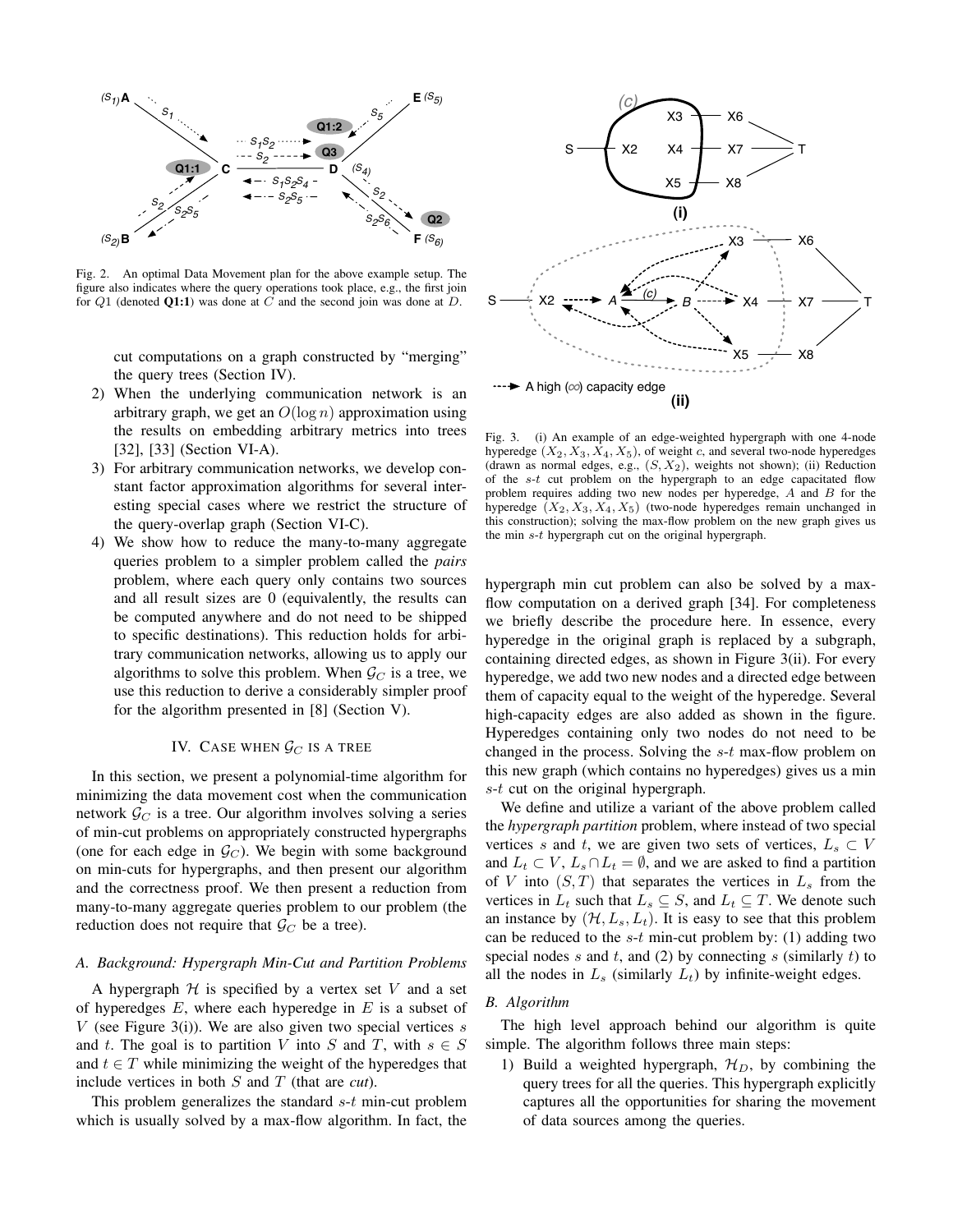

Fig. 4. (i) For a single query (Query 1), the hypergraph construction simply involves adding a new node corresponding to the designation; (ii, iii) Example labelings for two of the edges in the communication network for Query 1. The "?"s indicate the decisions that need to be made, and the dashed edges indicate that the edges that were cut (indicating data movement across the corresponding edge).

- 2) For each edge  $e = (x, y)$  in  $\mathcal{G}_C$ , decide which data sources and intermediate results move across that edge by solving an instance of the weighted hypergraph partition problem.
- 3) Combine the local solutions for all the edges into a single global data movement plan.

This approach is quite similar to the approach taken in [8] for solving many-to-many aggregate queries, even though the problem we address is much more general. We discuss this connection in more detail in Section V-B.

#### Steps 1 and 2 for a Single Query

We begin by describing Steps 1 and 2 for a single query (Figure 4). We additionally assume that each leaf in the query tree is a distinct data source (see the general algorithm for when this assumption does not hold). The hypergraph construction is quite easy in this case. Let  $T$  be the rooted query tree for the query. We construct  $\mathcal{H}_D$  by adding a new root vertex to  $T$  and attaching the original root of  $T$  to the new root – the new root denotes the node where the results have to be shipped. The weight of an edge  $(b, a) \in \mathcal{H}_D$  is set to be the size of  $b$ , where  $b$  is the child of  $a$ . Figure 4(i) shows an example of this construction for Query 1 of our running example. No hyperedges with more than 2 nodes need to be created in this case.

Now consider an edge  $e = (x, y)$  in  $\mathcal{G}_C$ . Let  $\mathcal{G}_C^x$  and  $\mathcal{G}_C^y$  denote the two connected subgraphs (trees) obtained by deleting the edge  $e$  (with  $x \in \mathcal{G}_C^x$  and  $y \in \mathcal{G}_C^y$ ).

The communication cost incurred in a candidate solution because of the data transmitted over the edge  $(x, y)$  is fully determined if we know where each internal node of T (corresponding to a query operator) is evaluated (at a node in  $\mathcal{G}_C^x$  or at a node in  $\mathcal{G}_{C}^{y}$ ); if a node is evaluated in  $\mathcal{G}_{C}^{x}$  and its parent is evaluated at a node in  $\mathcal{G}_C^y$  (or vice versa), then we must ship the result of that node across the edge  $(x, y)$ .

We capture this using the following partition problem. In the graph  $\mathcal{H}_D$ , we assign a label to each node based on which connected component it lies in. All the leaf nodes which lie in  $\mathcal{G}_{C}^{x}$  are labeled x, and the leaf nodes in  $\mathcal{G}_{C}^{y}$  are labeled y. The new root node (corresponding to the destination) is labeled

according as well (depending on whether the destination is in  $\mathcal{G}_C^x$  or  $\mathcal{G}_C^y$ ). The partition problem is simply to find a cut in the graph  $\mathcal{H}_D$  that separates the nodes labeled x from the nodes labeled y.

It is easy to see that this partition problem exactly captures the communication cost minimization problem for the edge  $(x, y)$ . Each edge in  $\mathcal{H}_D$  that is cut (i.e., has different labels for its endpoints) corresponds to a data movement (of a data source or an intermediate result) across the edge  $(x, y)$ . We illustrate this with two examples.

*Example 1:* Continuing with the example shown in Figure 4(i), Figure 4(ii) shows the partition problem instantiated for the edge  $(B, C)$  of the communication network. In this case, node  $S_2$  has label B and all the other leaf nodes have label  $C$  (including the node corresponding to the new root, i.e., the destination lies in the connected component corresponding to  $C$ ). By giving both internal nodes of the tree label  $C$ , we can see that there is only one edge,  $S_2 \rightarrow C$ , of cost 10 (shown as a dashed edge) whose endpoints have different labels. This corresponds to shipping data item  $S_2$  across the edge  $(B, C)$ in the communication network, and evaluating all operators at the nodes in the connected component  $\mathcal{G}_C^C$ .

*Example 2:* Now consider the example shown in Figure 4(iii). This is the same query tree, but the labeling now corresponds to edge  $(C, D)$ . Note that the only leaf with label  $D$  is  $S_4$ . With the labeling of the leaves as shown, if the internal labels are set as  $C$  and  $D$  for the two internal nodes then the cost of the solution corresponds to the two dashed edges shown in the figure since the ends of these edges have different labels. Note that this corresponds to the cost of shipping  $S_1 \Join S_2$  from C to D and then finally the result  $S_1 \Join S_2 \Join S_4$  back in the other direction.

# Steps 1 and 2 for Multiple Queries

Given a set of queries and corresponding query plan trees, we first add new root nodes to the query trees (corresponding to the destinations) as above. We then superimpose all the query trees into a single directed acyclic graph,  $\mathcal{H}_Q$ , where we merge the leaves carrying the same information together into a single node. The edges in  $\mathcal{H}_Q$  are oriented from a node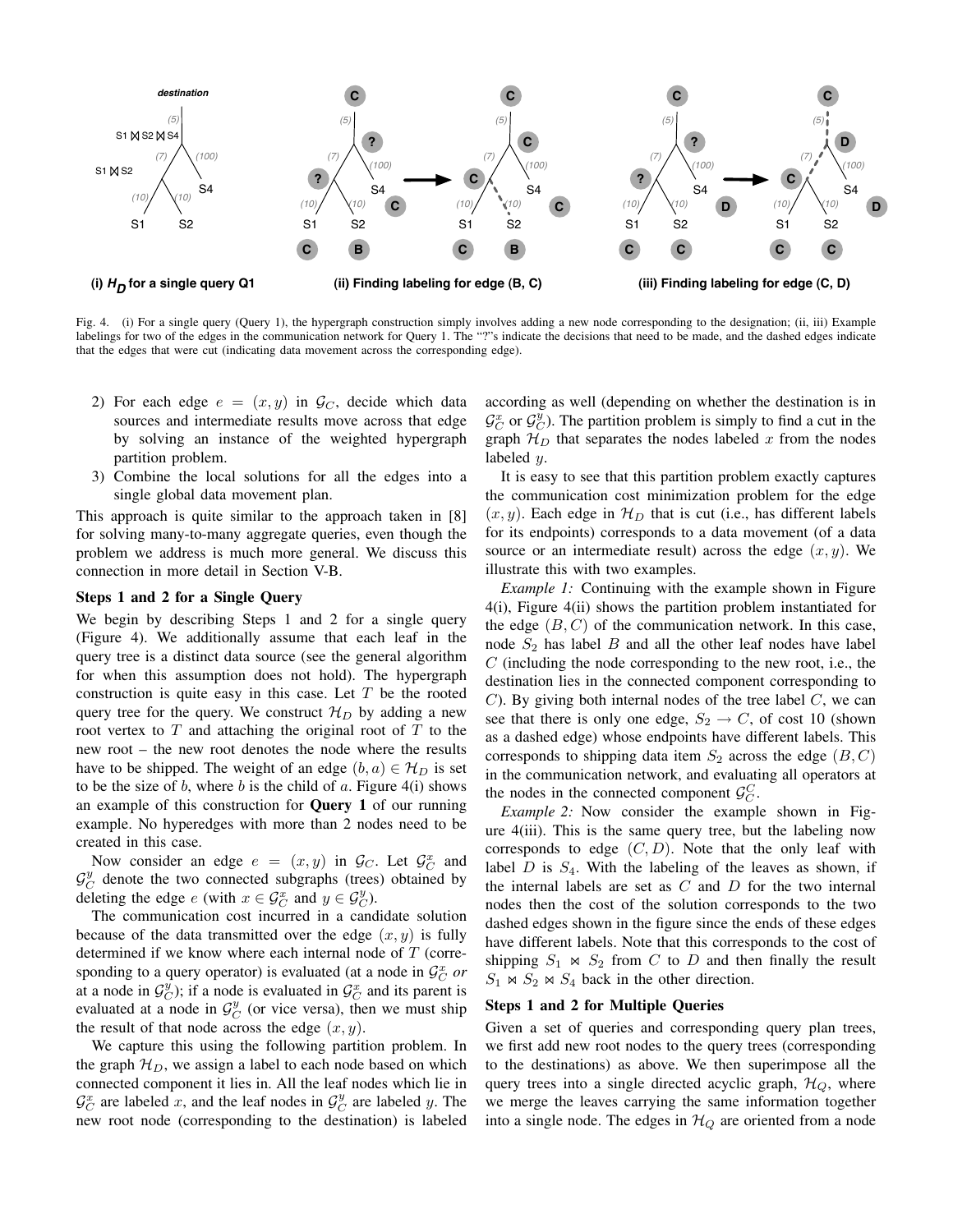to its parent in a query tree. Let  $p(v) = \{v\} \cup \{u|(v, u) \in$  $\mathcal{H}_{Q}$  denote the set of parents of v. We define the hypergraph  $\mathcal{H}_D = (V(\mathcal{H}_Q)^3, \{p(v)|v \in V(\mathcal{H}_Q)\}),$  i.e., for each vertex v in  $V(\mathcal{H}_Q)$ , we add a hyperedge containing that vertex and all its parents in  $\mathcal{H}_Q$ . The weight of hyperedge  $p(v)$  is set to be the size of data item  $v$ .

Figure 5(i) shows how this construction is done for the three query trees in our running example. All three queries share the data source  $S_2$ , and we capture this by using a hyperedge that contains  $S_2$  and three appropriate internal nodes from the query trees. The weight of the hyperedge is set to be the size of data item  $S_2$ .

Next consider an edge  $(x, y)$  in  $\mathcal{G}_C$  and let  $\mathcal{G}_C^x$  and  $\mathcal{G}_C^y$  be the connected components obtained by deleting  $(x, y)$ . Once again we assign a label  $(x \text{ or } y)$  to each of the leaf nodes in  $\mathcal{H}_D$  depending on which connected component of  $\mathcal{G}_C$  it lies in; we then find the minimum cost cut that separates the nodes labeled  $x$  from the nodes labeled  $y$ .

We denote the minimum weight cut found for edge  $(x, y)$ by  $C(A_{xy}; \overline{A}_{xy}), A_{xy} \subseteq V(\mathcal{H}_D), \overline{A}_{xy} \subseteq V(\mathcal{H}_D)$  (with  $\overline{A}_{xy}$ denoting the set of vertices labeled  $x$ ).

*Example 3:* In Figure 5, we show all three queries superimposed, with the shared source  $S_2$  creating one large hyperedge. All the other hyperedges have size 2 and are shown as regular edges. In Figure 5(ii) we show the labeling for the edge  $(C, D)$  of the communication network  $\mathcal{G}_C$ . Several source and destination nodes are labeled in advance, and the hypergraph min-cut computation labels the remaining nodes optimally. This labeling captures the total communication cost incurred because of the data shipped across edge  $(C, D)$ .

For Query 1,  $S_1 \Join S_2$  of size 10 is shipped across the edge  $(C, D)$  and the result  $(S_1S_2S_4)$  of size 5 is shipped back. In addition, we pay the cost to ship  $S_2$  of size 10 across the edge (this is the cost of the hyperedge having nodes with label C and  $D$ ) so it is part of the cut. In addition, for Query 3, we pay the cost of shipping  $S_2S_5$  of size 6 across the edge.

# Step 3

The above two steps can be used to find the locally optimal solutions for each edge in the communication graph. However these solutions may not be consistent with each other (the locally optimal solutions for two different edges may not agree on where the internal nodes should be evaluated).

Let i denote an internal node in the hypergraph  $\mathcal{H}_D$ . We will construct a *directed* graph  $\mathcal{J}^i$  with vertex set  $V(\mathcal{G}_C)$ , and edges defined as follows: for  $e = (x, y) \in \mathcal{G}_C$ , if i is assigned label y in the hypergraph cut found above (i.e., if  $i \in \overline{A}_{xy}$ ), then add a directed edge from  $x$  to  $y$  in  $\mathcal{G}_C$  (and vice versa if the  $i$  is assigned label  $x$ ). For instance, in the example shown in Figure 5,  $\mathcal{J}^{S_1 S_2 S_4}$  will contain a directed edge from C to D (since the node  $S_1S_2S_4$  is assigned label D).

Now we consider a vertex v in  $\mathcal{J}^i$  with out-degree 0. This implies that the decisions made on all edges incident to  $v$ agree to place  $i$  on  $v$ ; then we simply place the query operator corresponding to  $i$  at  $v$ . The input data items for that operator

 ${}^{3}V(\mathcal{H}_{Q})$  denotes the vertex set of  $\mathcal{H}_{Q}$ .



Fig. 5. (i) Hypergraph construction for all three queries in the running example; (ii) A labeling corresponding to the edge  $(C, D)$  found after solving the hypergraph partition problem.

are shipped from their respective locations to  $v$ . For example, the internal node  $S_1S_2S_4$  is evaluated at D in our running example (see Figure 2 for the complete solution), and  $S_1S_2$ , which is evaluated at  $C$ , is accordingly shipped from  $C$  to  $D$ (the other input data item  $S_4$  is already at D).

In the next section, we will prove there is exactly one such vertex with out-degree 0 (denoted  $\phi(i)$ ), for every internal node  $i \in V(\mathcal{H}_D)$ , under the assumption that each hypergraph partition problem has a unique solution (this can be guaranteed by adding small random perturbations to the data item sizes [35]). We call such a solution "globally consistent". We will also prove that the cost of acquiring the data items (original data sources or the intermediate results) required to evaluate the operator corresponding to  $i$  at  $v$  is accounted for in the costs of the local hypergraph cuts.

# *C. Proof of Correctness*

We begin with some notation. Let  $\mathcal{G}_C = (V, E)$  denote the communication graph as before. For an edge  $(x, y) \in \mathcal{G}_C$ , let  $L_{xy}^x$  and  $L_{xy}^y$  denote the nodes in  $\mathcal{H}_D$  labeled x and labeled  $y$  respectively. As above, we denote the minimum cut corresponding to e by  $C(A_{xy}; \overline{A}_{xy})$  (so we have that  $L_{xy}^x \subseteq A_{xy}$  and  $L_{xy}^y \subseteq A_{xy}$ .

Consider two adjacent edges  $e_1(u, v)$  and  $e_2(v, w)$  in the communication network  $\mathcal{G}_C$ . We call  $C(A_{uv}; \overline{A_{uv}})$  and  $C(A_{vw}; \overline{A_{vw}})$ , the minimum weight cuts corresponding to  $e_1$ and  $e_2$ , *locally consistent* if  $A_{uv} \subseteq A_{vw}$ .

The following simple lemma shows that "local consistency" on every pair of adjacent edges implies that  $\mathcal{J}_i$  has exactly one vertex with out-degree  $0, \forall i$ .

*Lemma 1:* All cuts form a globally consistent solution if for any two adjacent edges, the two corresponding minimum cuts are locally consistent.

*Proof:* First we note that  $\mathcal{J}^i$  is a tree with all its edges directed (since it is obtained by making each of the edges in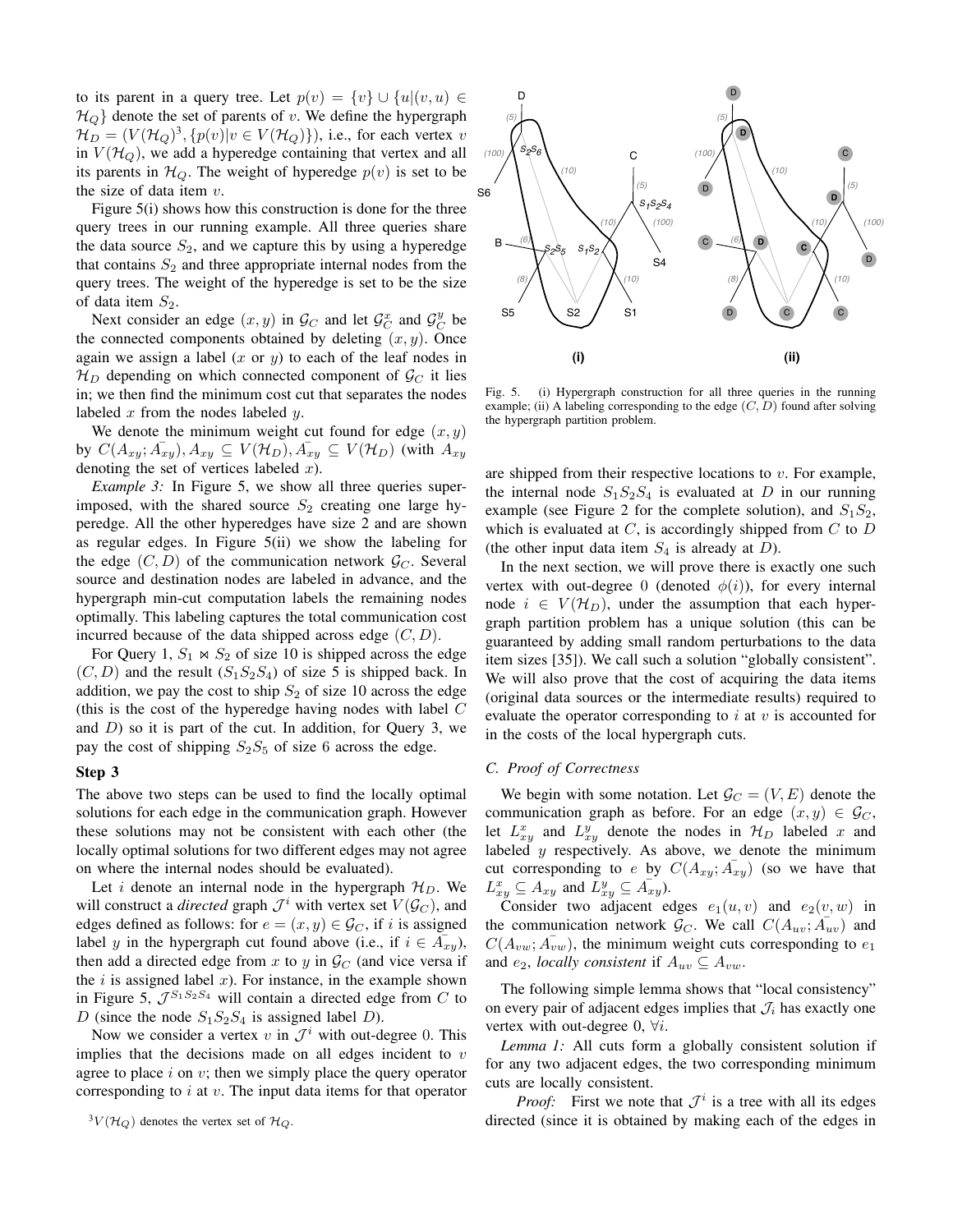$\mathcal{G}_C$  directed). It can be shown that any such tree has exactly one node with out-degree 0 if and only if no two adjacent edges in  $\mathcal{J}^i$  share the same tail.

For  $\mathcal{J}^i$  to *not* satisfy the latter property, we must have that, for a pair of adjacent edges  $(u, v), (v, w) \in \mathcal{G}_C$ :

in cut  $C(A_{uv}; \overline{A}_{uv})$ , *i* is labeled u (i.e.,  $i \in A_{uv}$ ), *but* 

in cut  $C(A_{vw}; A_{vw}^{\dagger}), i$  is labeled w (i.e.,  $i \in \overline{A_{vw}}$ ).

But if  $A_{uv} \subseteq A_{vw}$ , there is no such node. Therefore,  $\mathcal{J}^i$  has exactly one vertex with 0 out-degree for all  $i \in V(\mathcal{H}_D)$ .

The next lemma guarantees that local consistency holds for any pair of adjacent edges.

*Lemma 2:* We assume the uniqueness of the minimum cut solutions. Let  $C(A_{uv}; \overline{A}_{uv})$  and  $C(A_{vw}; \overline{A}_{vw})$  be minimum solutions for the instances  $(\mathcal{H}_D, L^u_{uv}, L^v_{uv})$  and  $(\mathcal{H}_D, L_{vw}^v, L_{vw}^w)$  respectively where  $L_{uv}^u \subseteq A_{uv}$  and  $L_{vw}^v \subseteq$  $A_{vw}$ . If  $L_{uv}^u \cup L_{uv}^v = L_{vw}^v \cup L_{vw}^w = L$  and  $L_{uv}^u \subseteq L_{vw}^v$ , then  $A_{uv} \subseteq A_{vw}$ .

*Proof:* Suppose the lemma is not true. Let S be the set of vertices s such that  $s \notin L$ ,  $s \in A_{uv}$  and  $s \notin A_{vw}$ . It is not hard to see

$$
w({e|e \cap S \neq \emptyset \land e \cap A_{uv} \neq \emptyset \land e \cap (A_{uv} - S) = \emptyset})
$$
  

$$
\langle w({e|e \cap S \neq \emptyset \land e \cap (A_{uv} - S) \neq \emptyset \land e \cap A_{uv} = \emptyset})
$$

since otherwise  $C(A_{uv} - S; \overline{A}_{uv} + S)$  is a better solution than  $C(A_{uv}; \overline{A}_{uv})$ . But we have

$$
C(A_{vw} + S; A_{vw} - S) = C(A_{vw}; A_{vw})
$$
  
+
$$
w({e|e \cap S \neq \emptyset \land e \cap (A_{vw} - S) \neq \emptyset \land e \cap A_{vw} = \emptyset})
$$
  
-
$$
-w({e|e \cap S \neq \emptyset \land e \cap A_{vw} \neq \emptyset \land e \cap (A_{vw} - S) = \emptyset})
$$
  
< 
$$
< C(A_{vw}; A_{vw}^{-}).
$$

The inequality holds since:

 ${e|e \cap S \neq \emptyset \land e \cap (\bar{A_{vw}} - S) \neq \emptyset \land e \cap A_{vw} = \emptyset}$  $\subseteq \{e | e \cap S \neq \emptyset \wedge e \cap \overline{A_{uv}} \neq \emptyset \wedge e \cap (A_{uv} - S) = \emptyset \}$ which follows from  $A_{vw}^- - S \subseteq A_{uv}^-$  and:  ${e|e \cap S \neq \emptyset \land e \cap (A_{uv} - S) \neq \emptyset \land e \cap A_{uv} = \emptyset}$  $\subseteq \{e|e \cap S \neq \emptyset \wedge e \cap A_{vw} \neq \emptyset \wedge e \cap (\overline{A}_{vw} - S) = \emptyset\}$ which follows from  $A_{uv} - S \subseteq A_{vw}$ .

*Lemma 3:* The cost of moving data items as needed to execute the query operators is equal to the total cost of the hypergraph cut solutions.

*Proof:* Consider an internal node  $i \in V(\mathcal{H}_D)$ , and let  $\phi(i) \in \mathcal{G}_C$  denote the vertex with out-degree 0 in  $\mathcal{J}^i$ . Consider an edge  $(x, y) \in \mathcal{G}_C$ . It is easy to see that if i has label y in  $C(A_{xy}; \overrightarrow{A_{xy}})$ , then  $\phi(i) \in \mathcal{G}_C^y$ .

Let j denote a child of i in  $H_Q$  (the DAG from which  $\mathcal{H}_D$  is derived). Now if  $\phi(j) \in \mathcal{G}_C^x$ , then we must ship the data generated by j to  $\phi(i)$  through  $(x, y)$ . However since j is labeled x in that case, the edge  $(j, i) \in E(\mathcal{H}_D)$  is *cut* in the hypergraph cut  $C(A_{xy}; \overline{A}_{xy})$ , and the cost of shipping the data across  $(x, y)$  is appropriately counted in the weight of the hypergraph cut. On the other hand, if  $\phi(j) \in \mathcal{G}_C^y$ , then the data generated by  $j$  does not have to be communicated across  $(x, y)$ ; this is appropriately captured in the hypergraph cut weight, since the nodes  $i$  and  $j$  are labeled the same in that case, and the edge  $(i, i)$  is not cut.

*Theorem 1:* The algorithm finds a global optimum solution.

*Proof:* It is easy to see that the minimum cut instances we solve satisfy the condition in Lemma 2. Therefore, we have local consistency for all adjacent edges from which the global consistency follows. Since each of the local solutions is optimal for the corresponding communication edge, the solution obtained by putting those together is also globally optimal.

We remark that the above solution cannot be directly extended to share intermediate results. A natural option would appear to be to identify and merge the internal nodes that correspond to the same intermediate result (by adding appropriate hyperedges). However, we then disallow the possibility of *not sharing* the intermediate result (and instead generating it independently at different locations) – it is easy to construct instances where the latter option is optimal.

## V. MANY-TO-MANY AGGREGATE QUERIES AND THE PAIRS PROBLEM

Before moving on to discuss the case when  $G_C$  is not a tree, we define a special case of our general problem called the "pairs" problem, and show how it generalizes the Single Sink Rent-or-Buy (SROB) problem. We then show how our algorithm in the previous section can be used to solve the many-to-many aggregate queries problem [8], and present a simple proof of correctness.

# *A. Pairs Problem*

We define the *pairs* problem to be a special case of our general problem where all queries are restricted to be over two nodes each, and furthermore, the query results are all of size 0 (in other words, the query results do not need to be shipped to any sinks). The data items are allowed to be of unequal sizes. With just two data sources in each query, the issue of whether partial aggregation is allowed or not is irrelevant.

*Definition 1:* A *query-overlap graph* (denoted H) corresponding to an instance of the pairs problem is defined to be a graph where the vertices correspond to the set of data items and each edge corresponds to a pair query.

This problem generalizes the Single Sink Rent-or-Buy (SROB) problem (a generalization of the Steiner tree problem). In an SROB instance, we are given a graph  $G = (V, E)$ , a parameter  $M > 1$ , and a set of demands associated with a subset of vertices  $D \subset V$ . Each demand  $j \in D$  has a nonnegative weight  $d_i$ . A solution consists of a set of facilities  $F \subset V$  to be opened, a tree subgraph T of G spanning F, and an assignment,  $f(.)$ , of demands to the open facilities (the demand j is assigned to  $f(j) \in F$ ).

The total cost of the solution is  $\sum_{j \in D} d_j \cdot \ell(j, f(j))$  +  $M \sum_{e \in T} c_e$ , where the function  $\ell$  denotes the shortest path distance using edge lengths  $c_e$ . There is no cost for opening facilities but the open facilities have to be connected together. This problem was also called the Connected Facility Location Problem [31]. This problem is NP-hard, and an approximation algorithm with a factor of 2.92 was presented recently [30].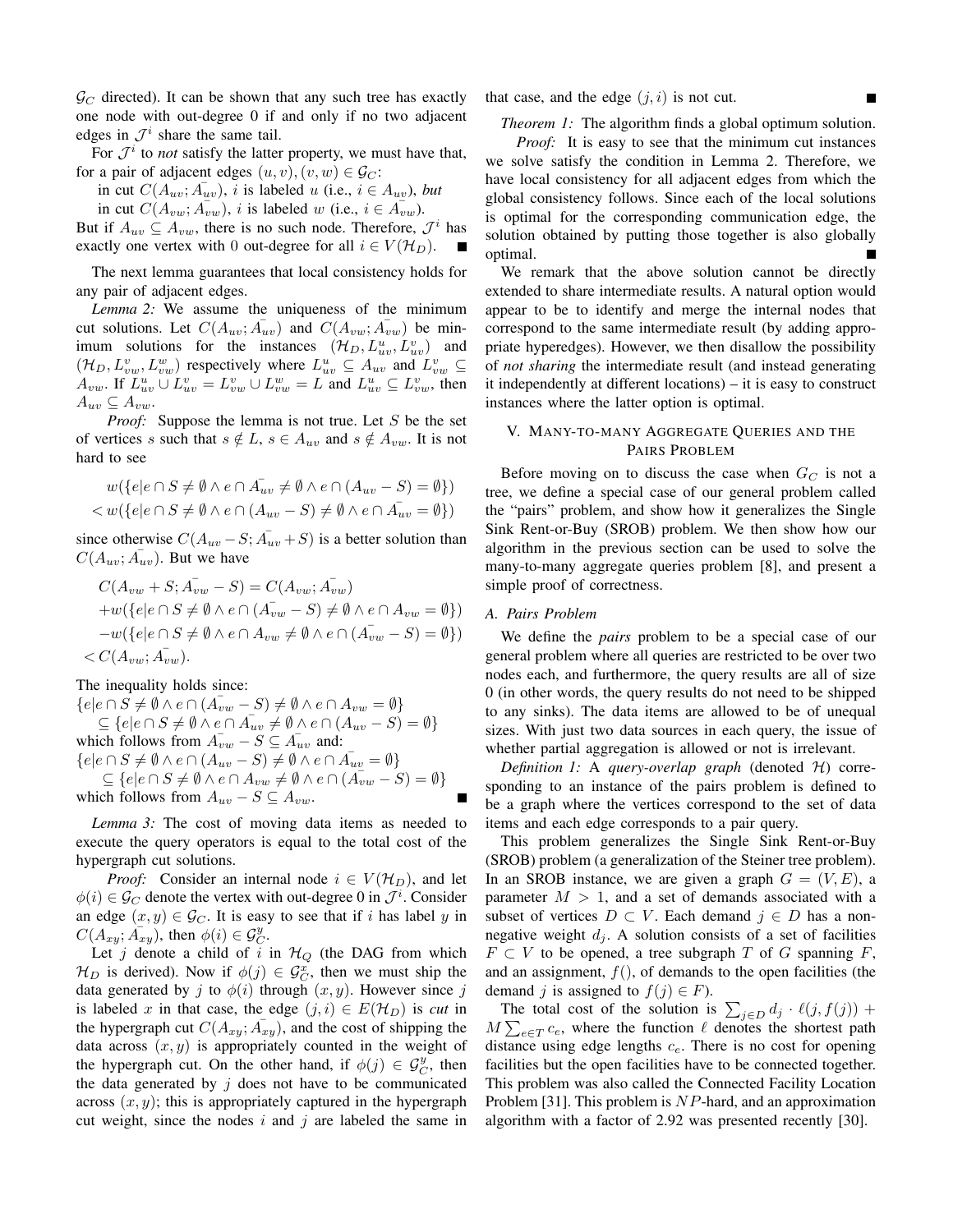

Fig. 6. (i) An instance of the pairs problem with 4 queries; (ii) The corresponding query overlap graph,  $H$ , is a *star*; (iii) Mapping the case when H is a *star* to Single Sink Rent-or-Buy (SROB) Problem.

Consider a special case of the pairs problem where  $H$  is a "star" graph. Figure 6(i,ii) shows an example of this. A solution to this problem requires the center of the star  $(S_1)$  to be shipped along a tree and the leaves of the star to be shipped to the nearest location where  $S_1$  is shipped. Figure 6(iii) shows a possible solution, where  $S_1$  is shipped to  $S_8$ ,  $S_9$ , and  $S_5$ , and it meets with  $S_2$ ,  $S_3$ ,  $S_4$ , and  $S_5$  at nodes  $S_9$ ,  $S_9$ ,  $S_8$ , and  $S<sub>5</sub>$  respectively so that the queries can be executed.

If all data items have the same size, then the problem is exactly equivalent to the Steiner tree problem (Section III-B). When the data item sizes are unequal, then it reduces to the SROB problem.  $T$  corresponds to the tree along with the center of the star  $(S_1)$  travels  $(M = \text{size of } S_1)$ . The demands correspond to the remaining data items referenced in the queries, and the weight of a demand is set to be the size of the corresponding data item. Another way to look at the solution is: we "buy" the edges on which  $S_1$  is shipped, and "rent" the other edges since we pay a fixed cost  $(M = |S_1|)$ for the edges on which  $S_1$  is shipped and a variable cost (depending on the sizes of the other items) for the other edges.

## *B. Many-to-many Aggregate Queries*

In the many-to-many aggregate queries problem [8] each query needs to compute an aggregate function over the values produced by a subset of the data items, and the result needs to be transmitted to a specified sink. The data items are assumed to be identical sizes, and the data may be aggregated along the way to the sink (the size of the partial aggregate is assumed to be a constant, and may be different from the size of a data item). As with our setup, the aggregated values cannot be shared across queries. Figure 7 (i) shows an example instance of this problem with two queries, Q1 which computes an aggregate function over three sources  $S_1, S_2, S_3$ , and  $\mathbf{Q2}$ which computes an aggregate over sources  $S_3, S_4$ . All data sources are of unit size, and the size of a partial aggregate for both queries is assumed to be 2 (corresponding to a function like AVERAGE). As mentioned before, this problem cannot be mapped to our general problem directly (because it allows partial aggregation). Next we show how to reduce this problem

Fig. 7. Reducing a set of many-to-many aggregate queries to the "pairs" problem entails adding a new data source for each query, and replacing each query with a collection of pair queries ("⇒" indicates the movement of a partial or complete aggregate in the opposite direction).

to the *pairs problem*, and then present an algorithm for it.

Let a query  $Q$  be an aggregate query over data sources  $S_1, \ldots, S_k$ , and let the destination be node  $S_d$ . We introduce a new data source,  $SR<sub>d</sub>$ , with size equal to the size of a partial aggregate for the query, and attach this data source to the node  $S_d$  with a zero cost edge. We then create k "pair" queries:  $(S_1, SR_d), \ldots, (S_k, SR_d)$ . We then construct an instance of our (pairs) problem by combining the queries generated for each of the aggregate queries.

Figure 7 (ii) shows the resulting set of queries for the example instance, where we introduce the sources  $SR<sub>7</sub>$  and  $SR_6$  for **Q1** and **Q2** respectively.

Figure 7 (iii) shows an example solution to the resulting pairs problem (assuming the size of the partial aggregate to be the same as the size of a data item). This solution corresponds to a solution for executing the original two queries. Specifically, the movement of  $SR_6$  or  $SR_7$  (the new nodes added to represent the sinks) across an edge corresponds to a movement of a partial (or full) aggregate in the opposite direction. For example, in Figure 7 (iii),  $SR<sub>7</sub>$  is moved across the edge  $(S_7, S_9)$ . This corresponds to movement of the partial aggregate  $F1(S_2, S_3)$  across the edge  $(S_9, S_7)$ . We formalize this in the following lemma.

*Lemma 4:* A solution for the resulting pairs problem can be mapped back to a solution for the original many-to-many aggregate queries problem with the same cost.

Silberstein-Yang Construction: Our algorithm, based on solving a hypergraph partition problem for each edge of  $\mathcal{G}_C$ , reduces to the algorithm presented by Silberstein and Yang [8]. For each edge  $(x, y)$  of  $\mathcal{G}_C$  (treated as a directed edge from  $x$  to  $y$ ), they construct a bipartite graph where on one side there are nodes corresponding to the queries, and the other side has nodes corresponding to the data items. There is an edge in the bipartite graph between a query node and a data node if the query needs to aggregate the data item, and if the query destination (sink) is in  $\mathcal{G}_{C}^{y}$  and the data item is in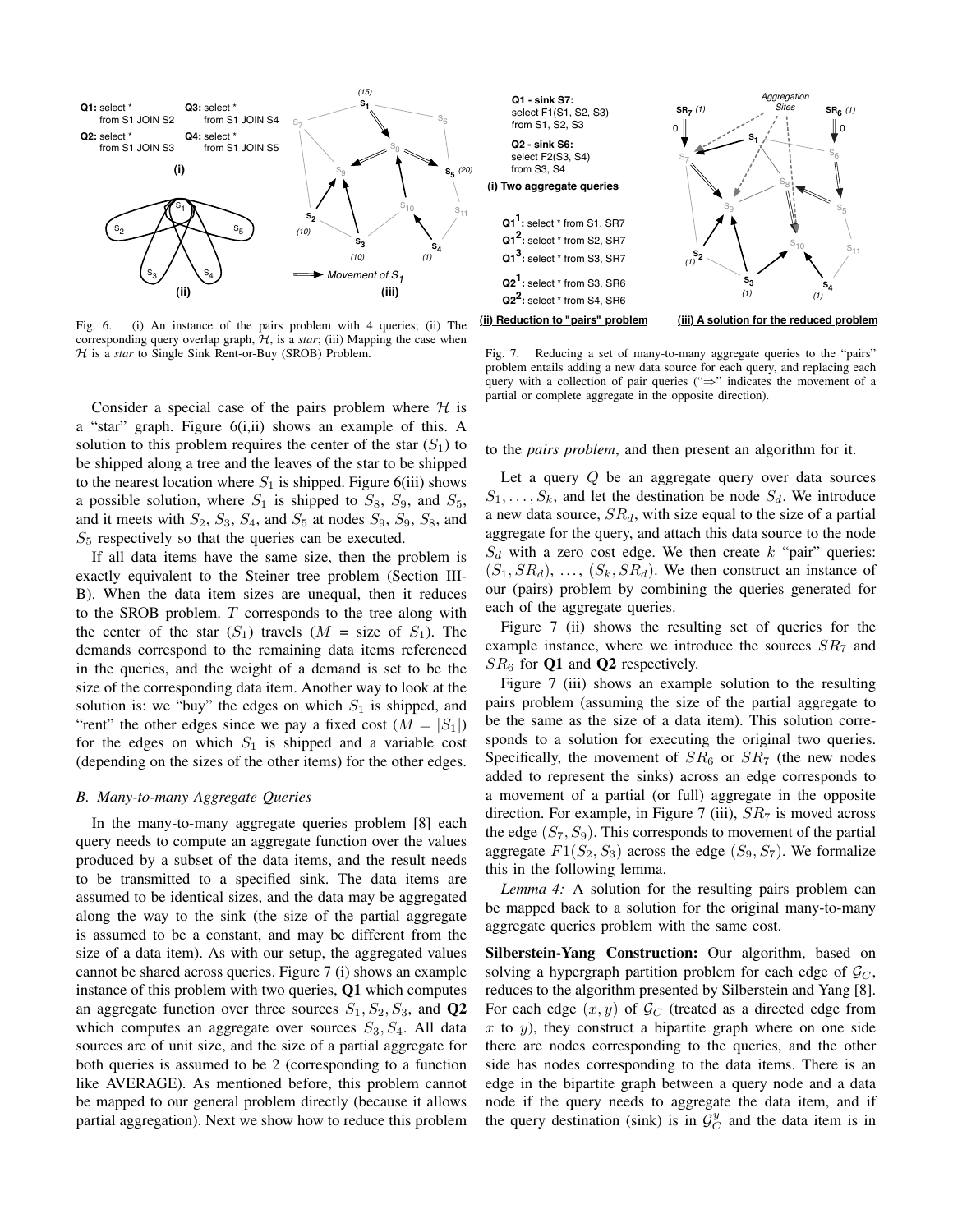$\mathcal{G}_{C}^{x}$ . They then solve a minimum vertex cover (VC) problem over this bipartite graph. The main point is that, for a query Q, either all the data items for it that are in  $\mathcal{G}_C^x$  are shipped across the edge (this corresponds to choosing the data items as part of the minimum vertex cover), or the aggregation is done first and the result shipped across the edge (the latter corresponds to the query node being chosen as part of the minimum vertex cover). The main issue to establish is that all the Vertex Cover solutions (corresponding to each edge of  $\mathcal{G}_C$  can be put together to create an optimal solution for the entire problem. Next we show a simpler proof of correctness for this algorithm.

Formally, let us consider two adjacent edges  $e_1 = (u, v)$  and  $e_2 = (v, w)$ . Root  $\mathcal{G}_C$  at v. Let  $T(u)$  be the subtree rooted at node u. Let  $A = V(T(u)), C = V(T(w)), B = V - A - C$  and  $E_{\mathcal{H}}(X;Y) = \{(x,y) \in E(\mathcal{H}) | x \in X, y \in Y\}$ . Let  $N_G(v) =$  ${u|(u, v) \in E(G)}$  and  $N_G(S) = \bigcup_{v \in S} N_G(v)$ . Essentially, for edge  $e_1$ , we run minimum vertex cover (VC) algorithm on bipartite graph  $G_1(A, B \cup C; E_{\mathcal{H}}(A; B \cup C))$  and for  $e_2$ , on  $G_2(A\cup B, C; E_{\mathcal{H}}(A\cup B; C)).$ 

*Proof of Correctness:* We only need to prove that for any vertex  $a \in A$ , if  $a \in VC(G_2)$ , then  $a \in VC(G_1)$ . The interpretation of a node  $a \in VC(G_2)$  is that it is shipped across edge  $e_2$ . For the solutions to be consistent, we need to have  $a$  also shipped across  $e_1$  so that it can be shipped across  $e_2$ . Otherwise if the solution for  $e_1$  corresponds to aggregating  $a$  and not shipping it across  $e_1$ , but shipping it across  $e_2$  then they are not consistent.

Suppose this is not true, let  $S$  be the set of vertices such that  $v \in VC(G_2)$  but  $v \notin VC(G_1)$ . Let  $U = N_{G_2}(S) \cap (C VC(G_2)$ ). Observe that  $w(S) < w(U)$ , since if the converse is true we can replace S with U and obtain a vertex cover in  $G_2$ with lower weight (recall that the optimum solution is assumed to be unique). Since  $S \cap VC(G_1) = \emptyset$ , we get  $N_{G_1}(S) \subseteq$  $VC(G_1)$ . Thus  $U \subseteq VC(G_1)$ . We claim that  $VC(G_1)-U+S$ is a vertex cover for  $G_1$ . The key observation here is

$$
N_{G_1}(U) \subseteq N_{G_2}(U) \subseteq VC(G_2) \subseteq VC(G_1) \cup S.
$$

Thus, each edge that cannot be covered by  $VC(G_1) - U$ has an endpoint in S. So our claim is true, but this violates the optimality of  $VC(G_1)$  since  $w(VC(G_1) - U + S) =$  $w(V C(G_1)) - w(U) + w(S) < w(V C(G_1)).$ 

# VI. CASE WHEN  $\mathcal{G}_C$  is not a tree

We first present an  $O(log(n))$  approximation obtained by embedding  $\mathcal{G}_C$  into a tree (using the result on embedding arbitrary metrics into trees [32], [33]). We are also able to develop an exact dynamic programming-based algorithm for when we have only one query plan. We then present several constant factor approximations for the *pairs* problem by restricting the complexity of the query overlap graph  $H$ .

# *A. An*  $O(\log n)$  *Approximation for General*  $\mathcal{G}_C$

We use the notation from [33]. Let  $V$  be the set of vertices of a graph, and let  $d$ , and  $d'$  be distance functions over  $V$ .

The metric  $(V, d')$  is said to dominate the metric  $(V, d)$  if  $d'(u, v) \geq d(u, v)$  for all  $u, v \in V$ . Let S be a family of metrics over V, and D a distribution over S.  $(S, D)$  is called a  $\alpha$ -probabilistic approximation of  $(V, d)$  if every metric in S dominates  $(V, d)$  and  $E_{d' \in (S, \mathcal{D})} d'(u, v) \leq \alpha d(u, v)$ . A tree metric is a metric induced by shortest path distances over a tree.

*Theorem 2:* [33] For any given metric  $(V, d)$ , we can produce a distribution of tree metrics which is an  $O(\log n)$ probabilistic approximation of  $d$  in polynomial time.

We sketch our approximation algorithm: suppose  $(S, \mathcal{D})$  is the  $O(\log n)$  approximation of  $(V, d)$ . We randomly pick a tree  $T$  from  $S$  according to the distribution  $D$ . We solve the problem on T optimally by using the algorithm introduced earlier for trees. Suppose  $SOL_T$  is the solution. Now, we map  $SOL_T$  back to original graph. Specifically, if an edge  $e =$  $(u, v) \in T$  is used for sending i's (i could be a leaf node or internal node of some query plan tree) information in  $SOL_T$ for  $i \in V(\mathcal{H})$ , we use the shortest path from u to v in  $\mathcal{G}_C$  for sending i's information.

First, we claim  $E_{T \in S}(OPT_T) \leq O(\log n)OPT$  where  $OPT_T$  and  $OPT$  are optimal solution in T and  $\mathcal{G}_C$ , respectively. This can be easily shown by seeing that if there is an optimal solution of cost  $OPT$  in  $\mathcal{G}_C$ , then the expected cost of this solution (expectation taken over the choice of tree) increases by a factor of  $O(\log n)$ . The cost of an optimal solution  $OPT_T$  cannot be more than this cost. Since the tree metric of  $T$  dominates the original metric, we can see the (expected) cost of our solution is at most  $E_{T \in S}(OPT_T)$ .

#### *B. Dynamic Programming Algorithm for a Single Query*

In contrast with some of the other problems in distributed query processing (e.g. the many-to-many aggregate queries problem), our main problem can be solved in polynomial time for a single query (even if the query contains arbitrary  $n$ ary operations). This follows from the observation that the *principle of optimality* holds in this case, and the optimal plan can be computed in a bottom-up fashion using dynamic programming.

For each subtree  $T$  in the query tree and for each node  $v$ , we compute the optimal cost of computing and transmitting the result of T to v (denoted by  $OPT(T, v)$ ); the final operation (corresponding to the root of the subtree) may or may not be done at v. Now, consider a subtree  $T_i$  with c children,  $T_i^1, \ldots, T_i^c$ . For each node  $v_k$ , we can easily compute the optimal cost of computing the result of  $T_i$  at  $v_k$ using  $OPT(T_i^m, v_k), \forall 1 \leq m \leq c, 1 \leq k \leq n$ , by considering all possible locations  $v_k$  for computing the final operation in  $T_i$ . Namely,

$$
OPT(T_i, v) = \min_{v_k \in V} \left( \sum_{m=1}^c OPT(T_i^m, v_k) + w(T_i) \cdot d(v_k, v) \right)
$$

where  $w(T_i)$  is size of the result of  $T_i$ . This can be done in time  $O(nc)$ , giving us a  $O(n^2m + n^3)$  algorithm for computing the optimal cost, where  $m$  is the number of nodes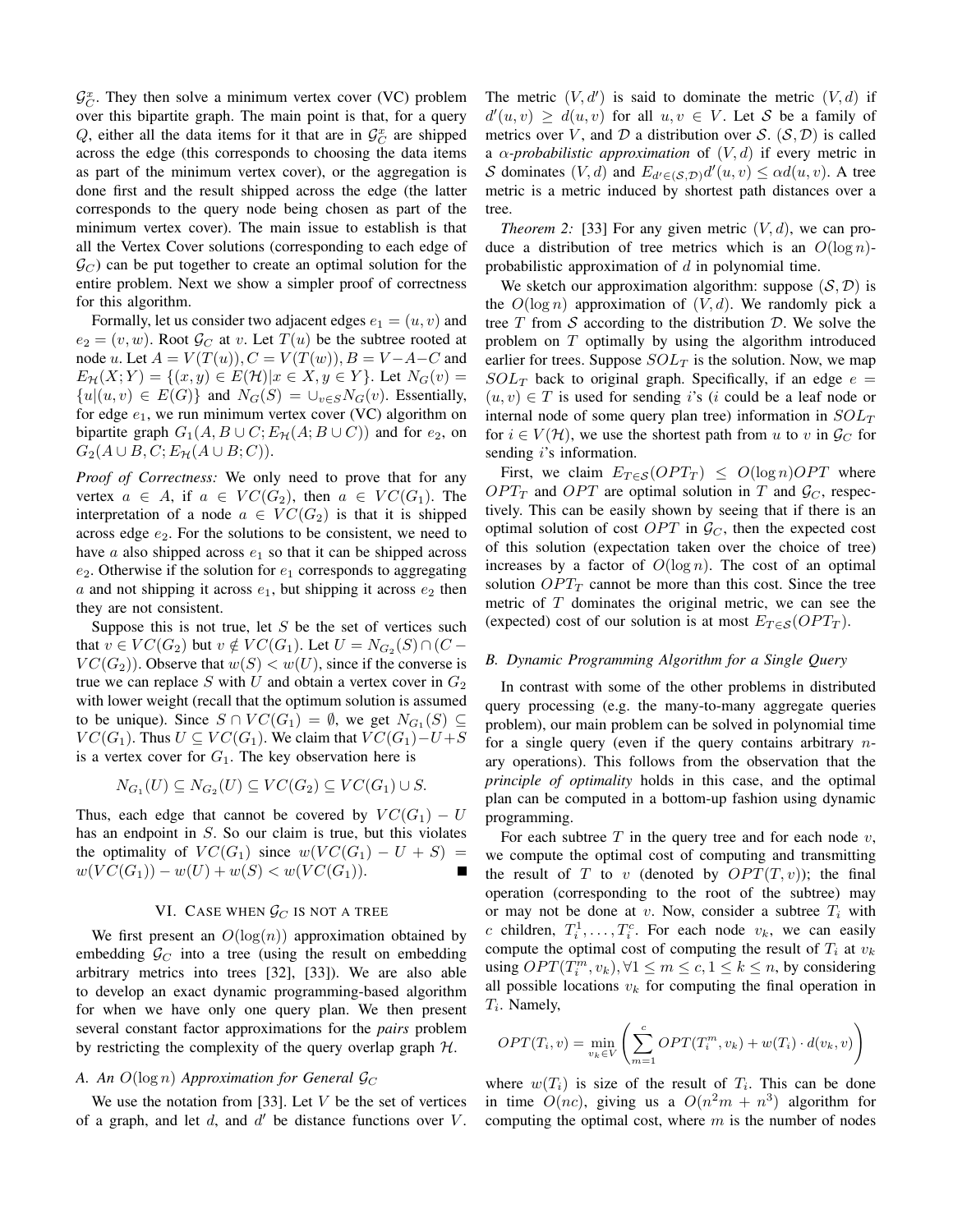in the query tree. The second term accounts for the cost to compute shortest paths between all pairs of nodes.

#### *C. Approximation Algorithms for the Pairs Problem*

We will make use of approximation algorithms for the Steiner tree problem (when data item sizes are equal) or the SROB problem (when data item sizes are arbitrary) as subroutines. Let  $\rho$  denote the approximation ratio for the appropriate problem. As discussed in Section II, the best known values for  $\rho$  for the Steiner tree and SROB problems are 1.55 [28] and 2.92 [30] respectively.

Our main result is a constant approximation if  $\mathcal{G}_C$  has constant *star arboricity*.

*Definition 2:* The star arboricity  $SN(G)$  of a graph  $G =$  $(V, E)$  is the minimum number k such that E can be partitioned into sets  $E_1, E_2, \ldots, E_k$  and each connected component of  $G_i = (V, E_i)$  is a star for  $1 \le i \le k$ .

*Theorem 3:* If  $SN(\mathcal{H})$  can be computed in polynomial time we can obtain an  $\rho SN(\mathcal{H})$ -approximation.

*Proof:* The algorithm simply first decomposes the queryoverlap graph H into star forests  $\mathcal{H}_1, \ldots, \mathcal{H}_{SN(\mathcal{H})}$ , solves  $\mathcal{H}_i$ separately, then glues together the solutions for all  $\mathcal{H}_i$  together. It is easy to see that the cost of an optimal solution  $OPT_i$ for  $\mathcal{H}_i$  for any i is at most the cost of an optimal solution *OPT*. So, the cost of our approximation is at most  $\sum_{i=1}^{SN(H)} \rho$ .  $OPT_i \leq \rho \cdot SN(\mathcal{H}) \cdot OPT$ .

The constant approximations for the following special cases can be obtained by applying the above theorem.

- 1) H is a tree: It is easy to see that  $SN(T) \leq 2$  for any tree  $T$  (by defining the centers of stars as alternate levels of the tree). So, we have a  $2\rho$  approximation.
- 2)  $H$  is a bounded degree tree: We can solve this case optimally (in polynomial time) using dynamic programming. The dynamic program is similar to the one we used to solve single query case in Section VI-B. Suppose  $T_v$  is the subtree rooted at v and  $v_1, \ldots, v_c$  are v's children.  $OPT(T_v, u)$  is the optimal cost for the instance where  $\mathcal{H} = T_v \cup \{(v, u)\}\$  with  $w(u) = \infty$  Then,  $OPT(T_v, u) = \min_{u_1, ..., u_c \in V} (\sum_{i=1}^c OPT(T_{v_i}, u_i) +$  $w(v) \cdot MST(u_1, \ldots, u_c, v, u)$  where  $MST(.)$  is the cost of minimum Steiner (or SROB) tree connecting all vertices in its argument (Note that minimum steiner or SROB trees can be computed in polynomial time for a constant number of terminals).
- 3) H has arboricity  $\alpha$ : We have a  $2\alpha\rho$  approximation<sup>4</sup>.
- 4)  $H$  is a planar graph: It is known that the arboricity of any planar graph is at most 3 ([36]). So, we can have a  $6\rho$  approximation.
- 5) The maximum degree of  $H$  is a bounded constant  $\Delta$ : We can have a  $\Delta$ -approximation, since we can decompose  $H$  into at most  $\Delta$  bounded degree star forests (by repeatedly finding a arbitrary spanning star forest and deleting it).

<sup>4</sup>The arboricity of a graph is defined in a similar way to the star arboricity, except that each connected component is required to be a tree, not a star.

If  $H$  is a tree and all data items are equal-sized, we adopt the following algorithm that performs strictly better than gluing together Steiner trees for alternating levels of stars: Grow a Steiner tree bottom up in the following manner: Let  $T(v)$  is the tree grown from v, and  $v_1, v_2, \ldots, v_l$  are v's children.  $T(v)$  is the (approx) Steiner tree connecting v and all  $T(v_i)$ s.  $T(v)$  can be computed by first shrinking all  $T(v_i)$ s to single nodes, then run Steiner tree approximation with  $v$  and these shrunk nodes as terminals. We prove in next lemma it is  $1.5\rho$ approximation if the height of  $H$  is at most 2. The question whether it achieves a ratio strictly better than  $2\rho$  is left open.

*Lemma 5:* The above algorithm is a  $1.5\rho$ -approximation when  $H$  has maximum height 2 (see Appendix for the proof).

#### VII. EXPERIMENTAL RESULTS

In this section, we present a preliminary performance evaluation of the algorithms presented in this paper over synthetically generated datasets and query workload. The main goals of our evaluation are to illustrate the importance of sharing data movement during multi-query optimization in distributed systems, and to show the effectiveness of our approximation algorithms at finding good sharing plans. We begin with a brief description of the experimental setup.

In all the experiments, we compare the performance of our proposed algorithms with the approach of optimizing each query optimally in isolation using the DP algorithm described in Section VI-B (called *IND-DP*). When using the latter approach, although we don't try to explicitly share data movement, any incidental sharing is accounted for when computing the total communication cost. For each experiment, we also compute the optimal cost of a *NAIVE* approach wherein the data from all data sources that are referenced in the queries, is collected at a single site. We use the cost incurred by this NAIVE approach to normalize the costs of our algorithm and *IND-DP*, and report these normalized costs.

For each of the experiments, we randomly generate a set of data sources, distributed in a 2-dimensional plane, and we add communication edges between pairs of sources that are sufficiently close to each other. If the communication network is required to be a tree, we compute the minimum spanning tree of the communication network and discard the rest of the edges. We report results for two different setups:

- Dataset 1: The sizes of all the data sources were set to be identical; this captures application domains such as sensor networks and distributed streams, where the data sources generate equal amounts of data in each time step.
- Dataset 2: The data source sizes were randomly chosen from a tri-modal distribution as follows: for 75% of the data sources, the data item sizes were chosen uniformly at random from the interval [100, 200], for 20% of the data sources, the sizes were chosen from [1000, 2000], whereas for the remaining 5% data sources, the sizes were chosen from the interval [10000, 20000].

The query workload is randomly generated by choosing each query to be over a random subset of the sources, with the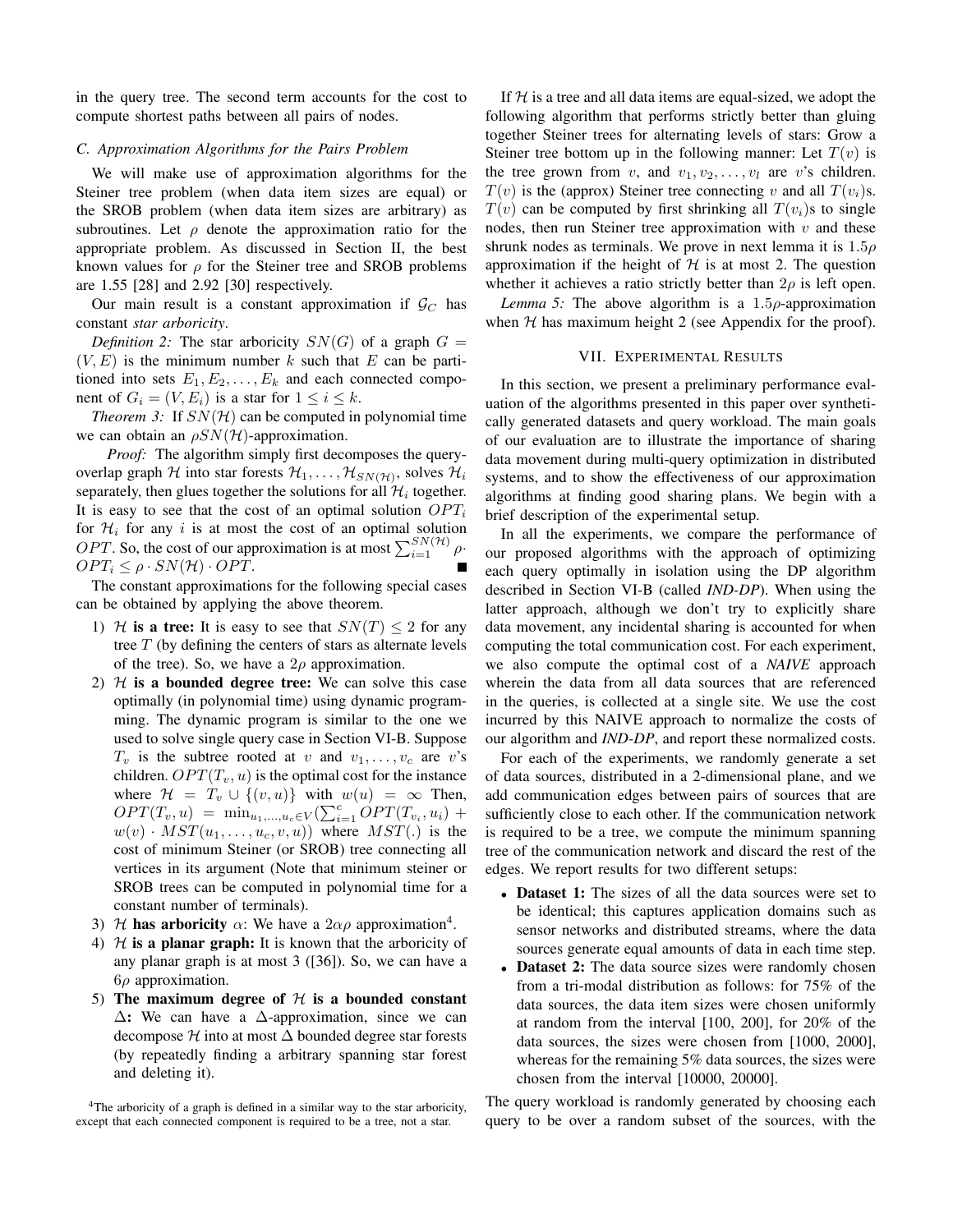

Fig. 8. Results for when the communication network is a tree: the costs of HYPR and IND-DP are normalized using the cost of the NAIVE solution. LOCAL refers to a query workload where the queries are restricted to be over geographically co-located sources.

number of sources in it chosen randomly between 2 and *maxquery-size* (an experimental parameter). We also experiment with a query workload where all queries are chosen to be over geographically co-located sources (denoted LOCAL); this is enforced by requiring that all the sources in a query be within a specified distance of each other. Each plotted point in the graphs corresponds to an average over 25 random runs.

## *A.* G<sup>C</sup> *is a Tree*

With the first set of experiments, we compare the performance of our hypergraph-based algorithm (HYPR) with IND-DP. As mentioned above, we restrict the communication network to be a tree by finding the minimum spanning tree and deleting all edges that are not part of the MST.

We ran experiments with several values of the experimental parameters, and report the results from a representative set of experiments in Figure 8. In these experiments, compare the performance of the two algorithms as the number of nodes (default value: 100), number of queries (default value: 50), and the max-query-size (default value: 5) were varied.

Figures 8 (i) and (ii) show the effect of increasing the number of queries on the performance of the two algorithms for the two datasets and for the two query workloads. As we can see, in all four cases, the communication cost incurred by our approach (HYPR) is significantly lower than the costs of the other two approaches (IND-DP or NAIVE); this validates our assertion that sharing of data movement is paramount when executing many queries over distributed data sources. The performance of HYPR and NAIVE illustrates several interesting features. As the number of queries is increased, there is a point at which the optimal solution degenerates to NAIVE (i.e., the optimal solution requires collecting all data at a central location). This is especially true for Dataset 1 (equalsized data sources) and non-local queries. Since the query may involve data sources that are far from each other, the total amount of data movement required to execute the queries is quite high, and the NAIVE option soon becomes preferable.

Dataset 2 however penalizes the NAIVE approach significantly – it contains several very large data sources (about 5), because of which the optimal solution typically collects the rest of the data sources at those locations and evaluates the queries there; on the other hand, NAIVE is forced to move all but one of those data sources, thus incurring a high penalty. For both datasets, the performance of IND-DP and HYPR is much better than NAIVE for the LOCAL query workload; the NAIVE solution forces a much higher data movement than required to execute such local queries.

Figures 8 (iii) and (iv) show the results of experiments where the number of nodes in the network, and the max-querysize were varied, for Dataset 2. As we can see, HYPR continues to outperform both NAIVE and IND-DP by large margins across a range of values of the experimental parameters.

# *B.* G<sup>C</sup> *is a not a Tree*

In this case, we restrict ourselves to the case when all queries are of size 2. IND-DP once again optimizes each query optimally but independently from the other queries. We compare it against an approach that greedily chooses the largest *star* in the query overlap graph, and uses the Steiner tree-based algorithm (STN) presented in Section VI. We use the 11/6 approximation by Zelikovsky [29] for computing Steiner trees. We would like to note that this algorithm does not take the data item sizes into consideration, and hence is not expected to perform well for Dataset 2.

In Figures 9 (i) and (ii), we report the results for the two datasets, Dataset 1 and Dataset 2, and for the two query workloads. As we can see, for Dataset 1, STN always performs better than IND-DP for both query workloads, and both of them find much better solutions than NAIVE for the LOCAL query workload. However, both STN and IND-DP perform worse than NAIVE for the non-local query workload for larger numbers of queries. As expected, STN performs much worse than IND-DP and NAIVE for Dataset 2.

In Figure 9 (iii), we compare the performance of the three algorithms for the case when the query overlap graph is restricted to be a tree. Note that this limits the number of queries to 99 (=  $number-of-data-sources - 1$ ). As we can see, STN performs significantly better than IND-DP, but approaches NAIVE as the number of queries approaches its upper limit. Finally in Figure 9 (iv), we report the performance of the algorithms as the number of data sources is varied. The number of queries was set to be half the number of data sources. As we can see, the comparative performance of the algorithms is quite consistent across a range of network sizes. We observed similar behavior for other parameter settings.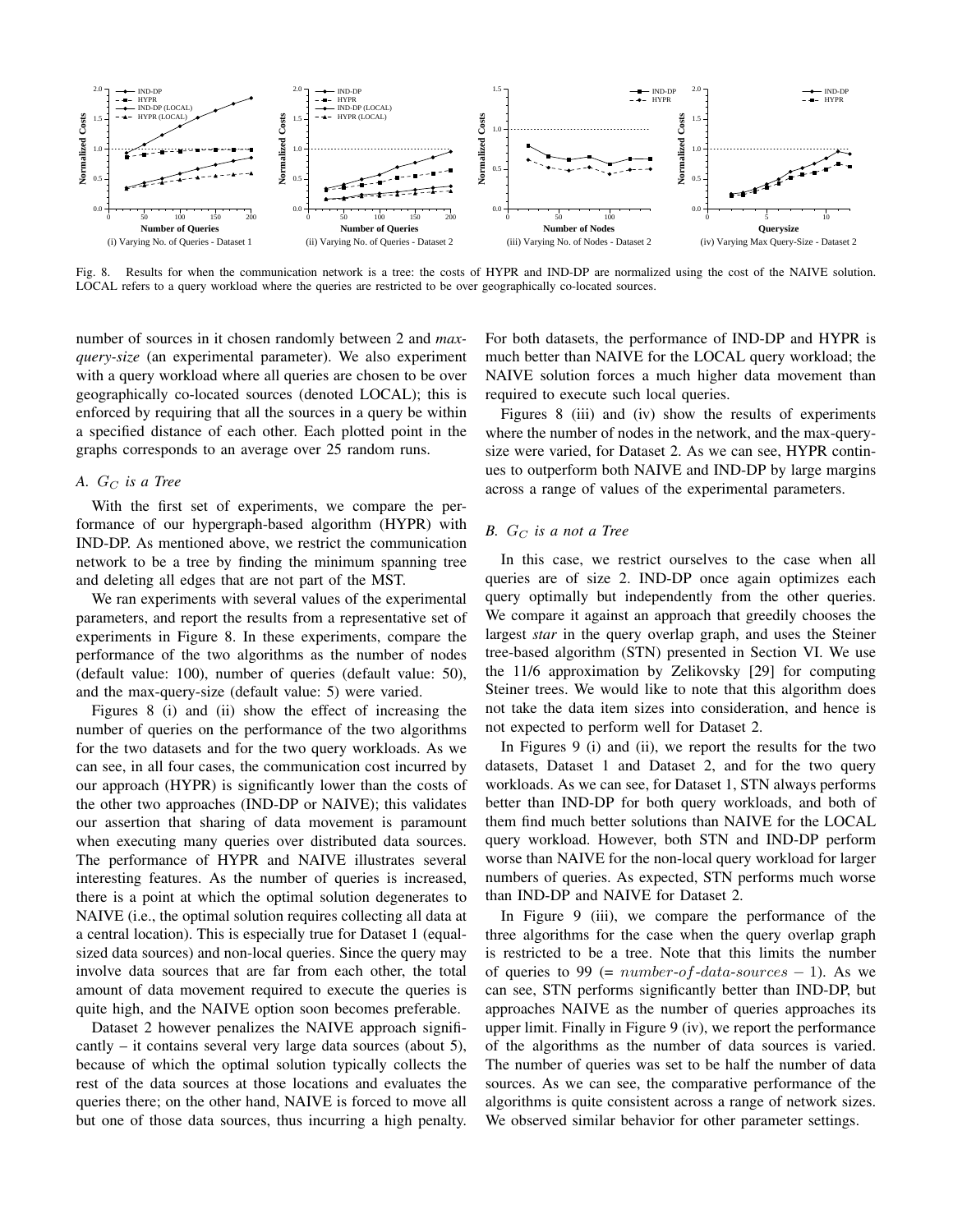

Fig. 9. Results for the general case - all queries are restricted to be over two sources each

Our experimental evaluation for the general case suggests that the best option might be to run all three algorithms, and take the best solution among those. Development of better algorithms, with guaranteed approximation ratios, is clearly an open and fertile area of further research.

#### VIII. CONCLUSIONS

In recent years we have seen a rise in distributed query processing driven by an increasing number of distributed monitoring and computing infrastructures. In many of these environments the communication cost forms the chief bottleneck. In environments such as sensor networks, the communication cost directly affects the energy consumption of the sensing devices and dictates the lifetime of the network. In Internetscale environments such as scientific federations, the network bandwidth is the limiting factor. In this paper we addressed the problem of optimizing data movement when executing a large number of queries over distributed data sources. We presented a framework for analyzing this problem by showing the similarities between several variations of the problem. Our main contribution is a new algorithm for finding an optimal sharing plan when the communication is restricted to be along a tree. This algorithm also allows us to develop a  $O(\log(n))$ approximation algorithm for general communication graphs. We also develop several approximation algorithms for special cases of the problem. Interestingly, even some very special cases correspond to well studied problems in the literature. Our preliminary experimental analysis shows that sharing of data movement is critical when executing a large number of queries over distributed data sources.

Our work has opened up many avenues for further research. Although we exploit sharing of base data sources, we do not consider sharing of intermediate results. Incorporating intermediate result sharing, load balancing, and join order optimization into our framework for multi-query optimization remains a rich area for further research. Our algorithms assume that the set of queries to be executed is provided as the input; in practice, we expect the queries to arrive one-by-one and we plan to address the issue of developing online algorithms to handle such scenarios.

#### **REFERENCES**

[1] A. S. Szalay, J. Gray, A. R. Thakar, P. Z. Kunszt, T. Malik, J. Raddick, C. Stoughton, and J. vandenBerg, "The SDSS skyserver: public access to the Sloan digital sky server data," in *SIGMOD*, 2002, pp. 570–581.

- [2] T. Malik, A. S. Szalay, T. Budavari, and A. Thakar, "Skyquery: A web service approach to federate databases," in *CIDR*, 2003.
- [3] D. T. Liu and M. J. Franklin, "The design of griddb: A data-centric overlay for the scientific grid," in *VLDB*, 2004, pp. 600–611.
- [4] X. Wang, R. Burns, A. Terzis, and A. Deshpande, "Network-aware join processing in global-scale database federations," in *ICDE*, 2008.
- [5] P. Pietzuch, J. Ledlie, J. Shneidman, M. Roussopoulos, M. Welsh, and M. Seltzer, "Network-aware operator placement for stream-processing systems," in *ICDE*, 2006, p. 49.
- [6] M. Cherniack, H. Balakrishnan, M. Balazinska, D. Carney, U. Cetintemel, Y. Xing, and S. Zdonik, "Scalable distributed stream processing," in *Conference on Innovative Data Systems Research (CIDR)*, 2003.
- [7] N. Trigoni, Y. Yao, A. J. Demers, J. Gehrke, and R. Rajaraman, "Multiquery optimization for sensor networks," in *DCOSS*, 2005, pp. 307–321.
- [8] A. Silberstein and J. Yang, "Many-to-many aggregation for sensor networks," in *ICDE*, 2007.
- [9] W. Hong and M. Stonebraker, "Optimization of parallel query execution plans in XPRS," *Distributed and Parallel Databases*, vol. 1(1), 1993.
- [10] Q. Zhu, "Query optimization in multidatabase systems," in *CASCON '92: Proceedings of the 1992 conference of the Centre for Advanced Studies on Collaborative research*. IBM Press, 1992, pp. 111–127.
- [11] A. Deshpande and J. M. Hellerstein, "Decoupled query optimization for federated database systems," in *ICDE*, 2002, pp. 716–732.
- [12] M. N. Garofalakis and Y. E. Ioannidis, "Parallel query scheduling and optimization with time- and space-shared resources," in *VLDB*, 1997.
- [13] D. Kossman, "The state of the art in distributed query processing," *ACM Computing Surveys*, September 2000.
- [14] P. A. Bernstein, N. Goodman, E. Wong, C. L. Reeve, and J. B. R. Jr., "Query processing in a system for distributed databases (SDD-1)," *TODS*, vol. 6, no. 4, 1981.
- [15] R. S. Epstein, M. Stonebraker, and E. Wong, "Distributed query processing in a relational data base system," in *SIGMOD*, 1978.
- [16] C. Evrendilek, A. Dogac, S. Nural, and F. Ozcan, "Multidatabase query optimization," *Distributed and Parallel Databases*, 1997.
- [17] S. Salza, G. Barone, and T. Morzy, "Distributed query optimization in loosely coupled multidatabase systems," in *ICDT*, 1995.
- [18] C. T. Yu, Z. M. Ozsoyoglu, and K. Lam, "Optimization of distributed tree queries," *JCSS*, 1984.
- [19] D. Shasha and T.-L. Wang, ""Optimizing Equijoin Queries in Distributed Databases Where Relations Are Hash Partitioned"," *TODS*, vol. 16, no. 2, pp. 279–308, June 1991.
- [20] T. K. Sellis, "Multiple-query optimization," *ACM Trans. Database Syst.*, vol. 13, no. 1, pp. 23–52, 1988.
- [21] P. Roy, S. Seshadri, S. Sudarshan, and S. Bhobe, "Efficient and extensible algorithms for multi query optimization," in *SIGMOD*, 2000.
- [22] S. Ganguly, W. Hasan, and R. Krishnamurthy, "Query optimization for parallel execution," in *SIGMOD*, 1992, pp. 9–18.
- [23] W. Hasan and R. Motwani, "Coloring away communication in parallel query optimization," in *VLDB*, 1995.
- [24] C. Chekuri, W. Hasan, and R. Motwani, "Scheduling problems in parallel query optimization," in *PODS*, 1995, pp. 255–265.
- [25] Y. Huang and H. Garcia-Molina, "Publish/subscribe tree construction in wireless ad-hoc networks," in *MDM*, 2003.
- [26] S. Banerjee, A. Misra, J. Yeo, and A. Agrawala, "Energy-efficient broadcast and multicast trees for reliable wireless communication," *Wireless Communications and Networking (WCNC)*, 2003.